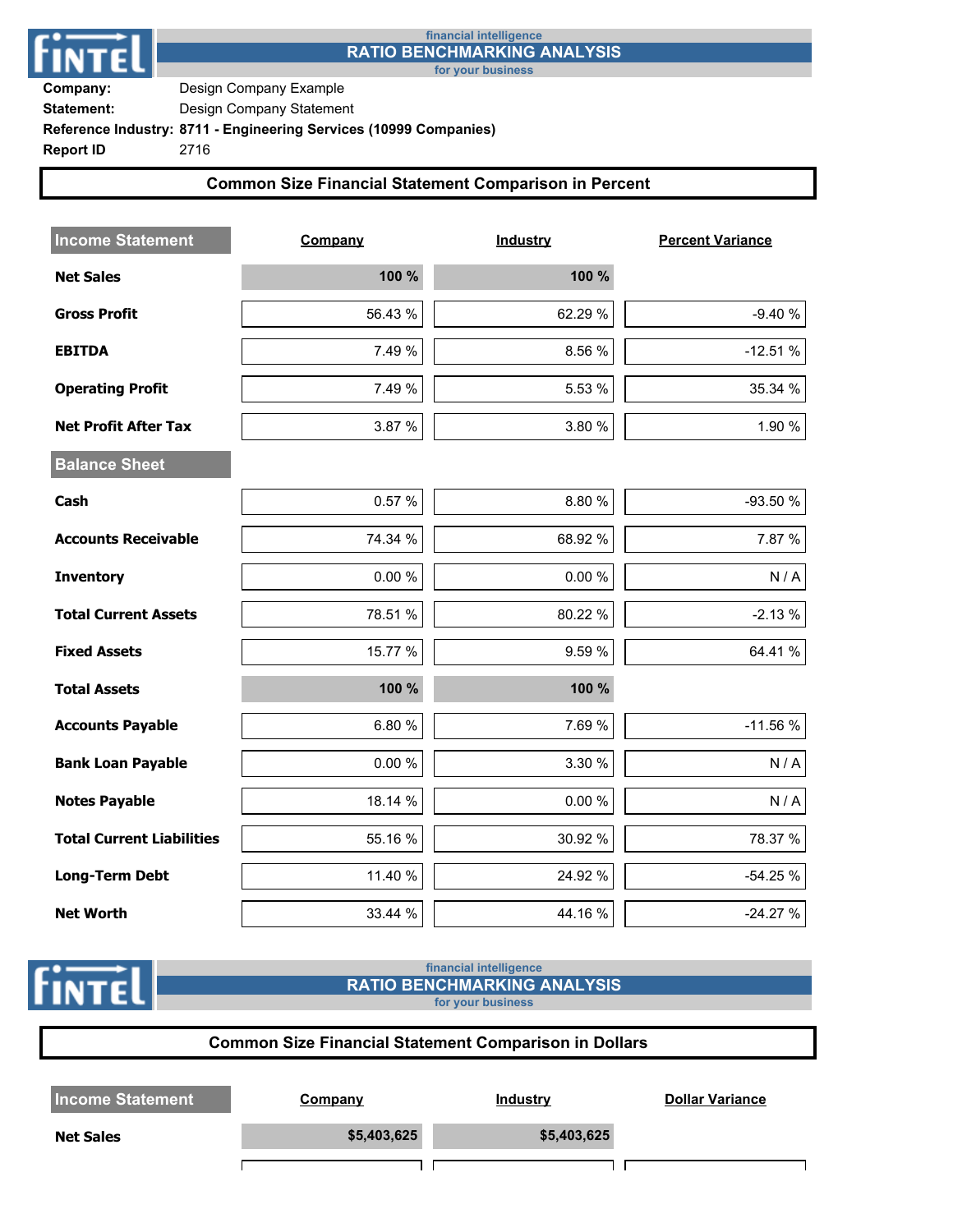| <b>Gross Profit</b>              | \$3,049,280 | \$3,365,792 | (\$316,512)  |
|----------------------------------|-------------|-------------|--------------|
| <b>EBITDA</b>                    | \$404,637   | \$462,488   | (\$57,851)   |
| <b>Operating Profit</b>          | \$404,637   | \$298,986   | \$105,651    |
| <b>Net Profit After Tax</b>      | \$209,381   | \$205,482   | \$3,899      |
| <b>Balance Sheet</b>             |             |             |              |
| Cash                             | \$12,295    | \$189,028   | (\$176,733)  |
| <b>Accounts Receivable</b>       | \$1,596,436 | \$1,480,024 | \$116,412    |
| <b>Inventory</b>                 | \$0         | \$0         | \$0          |
| <b>Total Current Assets</b>      | \$1,686,022 | \$1,722,770 | (\$36,748)   |
| <b>Fixed Assets</b>              | \$338,749   | \$206,035   | \$132,714    |
| <b>Total Assets</b>              | \$2,147,556 | \$2,147,556 |              |
| <b>Accounts Payable</b>          | \$146,028   | \$165,113   | (\$19,085)   |
| <b>Bank Loan Payable</b>         | \$0         | \$70,841    | (\$70, 841)  |
| <b>Notes Payable</b>             | \$389,500   | \$0         | \$389,500    |
| <b>Total Current Liabilities</b> | \$1,184,575 | \$664,112   | \$520,463    |
| <b>Long-Term Debt</b>            | \$244,792   | \$535,076   | (\$290, 284) |
| <b>Net Worth</b>                 | \$718,189   | \$948,368   | (\$230,179)  |

# **FINTEL**

## **financial intelligence RATIO BENCHMARKING ANALYSIS**

**for your business**

# **Liquidity Financial Ratio Analysis**

## **Quick Ratio**

|               | <b>Industry</b> | Company |            |
|---------------|-----------------|---------|------------|
| Bottom 10%    | 1.15            |         |            |
| 25%           | 2.02            |         |            |
| Median        | 2.50            | 1.36    |            |
| 25%           | 2.72            |         |            |
| Top 10%       | 2.91            |         |            |
| 14%           |                 |         |            |
| <b>Bottom</b> |                 |         | <b>Top</b> |
| 10%           | Median<br>25%   | 25%     | 10%        |

Your company's short-term cash liquidity is well below the average for your industry and it may run into difficulties trying to meet its financial obligations in the short-term.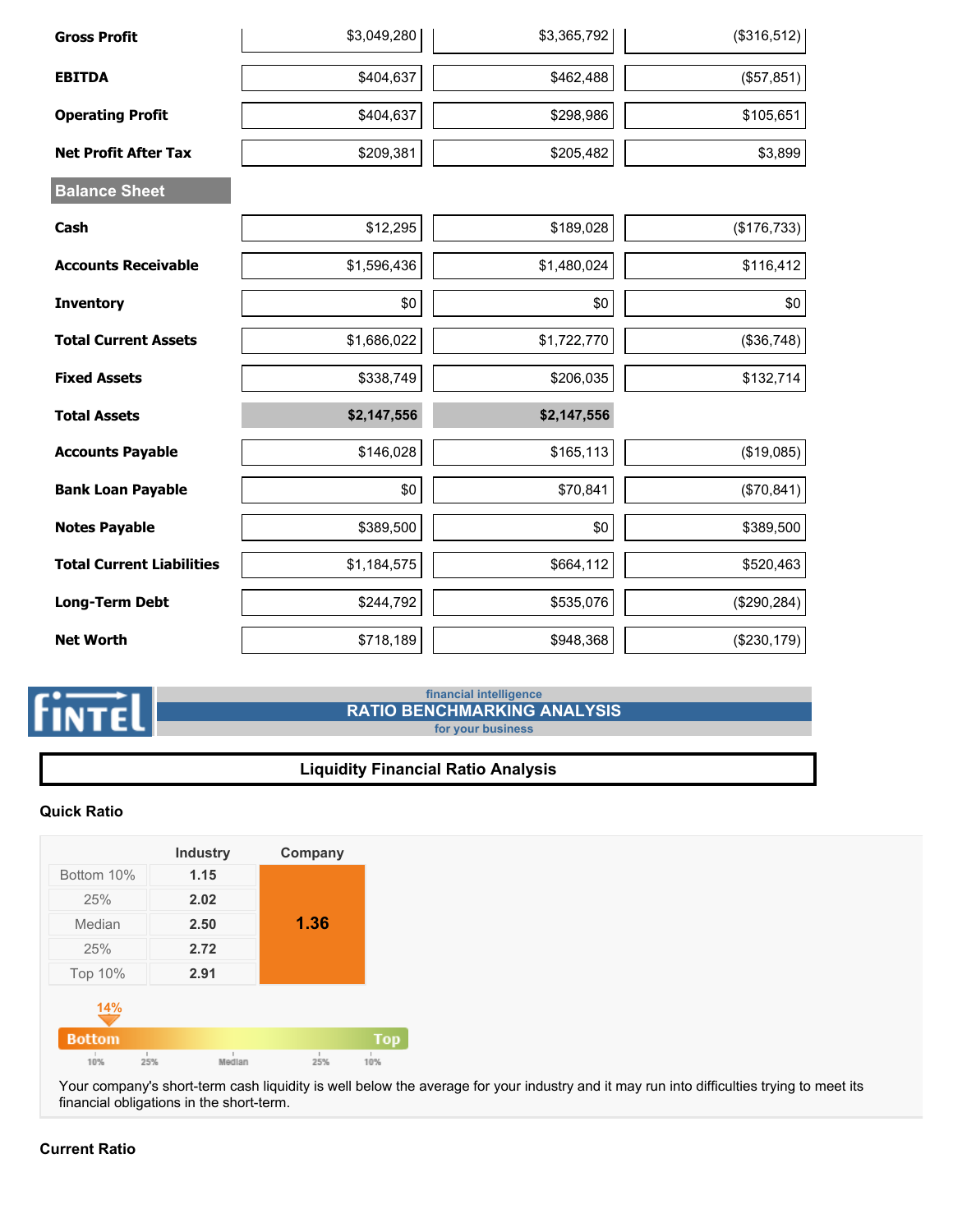|                             | <b>Industry</b> | Company |     |
|-----------------------------|-----------------|---------|-----|
| Bottom 10%                  | 1.50            |         |     |
| 25%                         | 2.28            |         |     |
| Median                      | 2.79            | 1.42    |     |
| 25%                         | 3.10            |         |     |
| Top 10%                     | 3.34            |         |     |
| $0\%$                       |                 |         |     |
| <b>Bottom</b>               |                 |         | Top |
| $\mathbbm{1}$<br>10%<br>25% | Median          | 25%     | 10% |

The medium-term cash liquidity of your company is significantly below the average for your industry and you should ask your accountant to project cash flow for the next operating period on a monthly or even weekly basis.

## **Current Liabilities to Net Worth**



In comparison to other firms in your industry, your company has more equity investment than needed to provide the cushion to weather difficult business periods. You should review this ratio, as you may have more owner investment at risk in your business than may be required.

# **Current Liabilities to Inventory**



#### **Total Liabilities to Net Worth**

|          | Company  |
|----------|----------|
| 201.07 % |          |
| 146.36 % |          |
| 123.68 % | 199.02 % |
|          |          |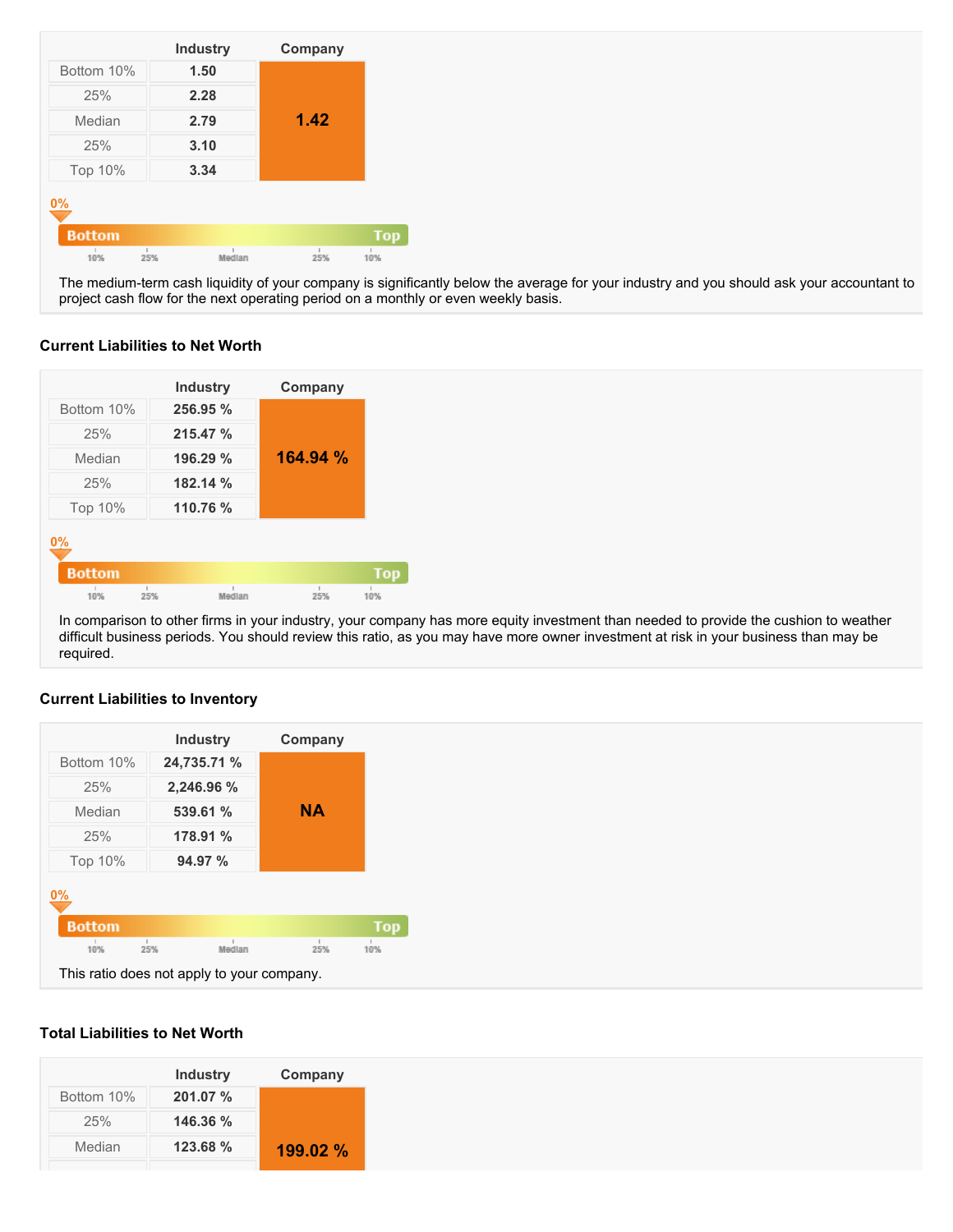| 25%           |     | 109.10 % |     |            |
|---------------|-----|----------|-----|------------|
| Top 10%       |     | 41.24 %  |     |            |
| 0%            |     |          |     |            |
| <b>Bottom</b> |     |          |     | <b>Top</b> |
| 10%           | 25% | Median   | 25% | 10%        |

Your company uses more debt to finance assets than the average firm in your industry. As a consequence, your company may not be able to weather periods of business difficulty and you may need an equity investment to avoid this.



## **Asset Efficiency Financial Ratio Analysis**

### **Collection Period**



Your company is waiting considerably longer to collect payment after sales have been made than the average firm in your industry. You should determine if you can collect faster through better invoicing and collections as you may be tying up cash needlessly in your accounts receivable balance.

#### **Inventory Turnover**



#### **Assets to Sales**

|            | <b>Industry</b> | Company |
|------------|-----------------|---------|
| Bottom 10% | 0.41            |         |
| 25%        | 0.26            |         |
|            |                 |         |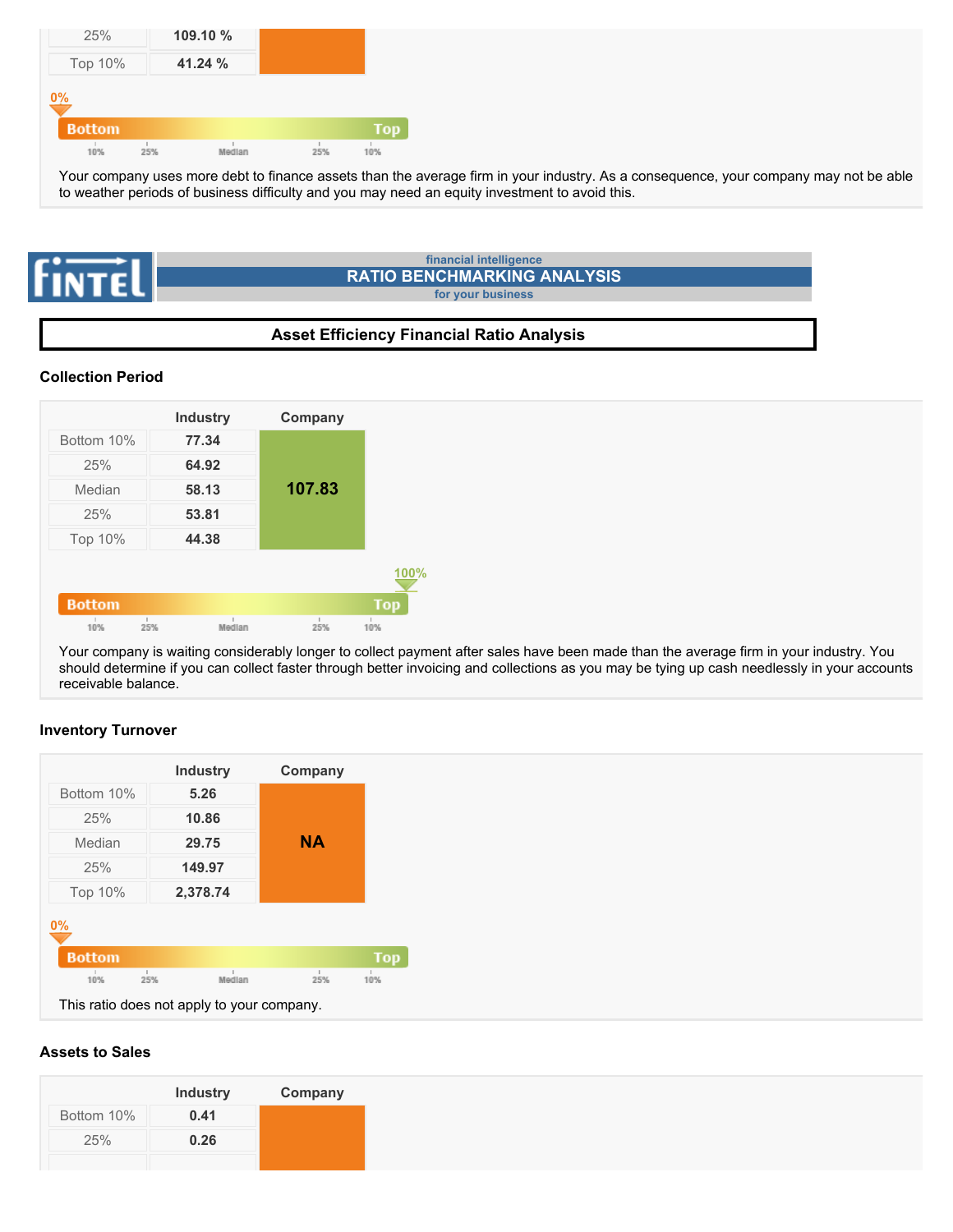| Median        | 0.24 |        | 0.40 |     |
|---------------|------|--------|------|-----|
| 25%           | 0.22 |        |      |     |
| Top 10%       | 0.21 |        |      |     |
| 0%            |      |        |      |     |
| <b>Bottom</b> |      |        |      | Top |
| 10%           | 25%  | Median | 25%  | 10% |

Your company is generating fewer sales on your investment in total assets than the average firm in your industry. You should determine if you may have unproductive assets or if you can generate additional sales on the assets you have.

#### **Sales to Net Working Capital**

|               | <b>Industry</b> | Company |      |
|---------------|-----------------|---------|------|
| Bottom 10%    | 4.29            |         |      |
| 25%           | 6.85            |         |      |
| Median        | 7.61            | 10.78   |      |
| 25%           | 8.35            |         |      |
| Top 10%       | 10.04           |         |      |
|               |                 |         | 100% |
| <b>Bottom</b> |                 |         | Top  |
| 10%<br>25%    | Median          | 25%     | 10%  |

Your company is generating considerably more sales dollars on the working capital in your business than the average firm in your industry. While this is a good indication, you should try to make sure that your company has adequate working assets, especially if it is growing.

#### **Accounts Payable to Sales**



Your company has considerably more accounts payable as a proportion of sales than the average business in your industry. This may indicate a lack of cash liquidity in your company.



#### **Return on Sales**

**Industry Company**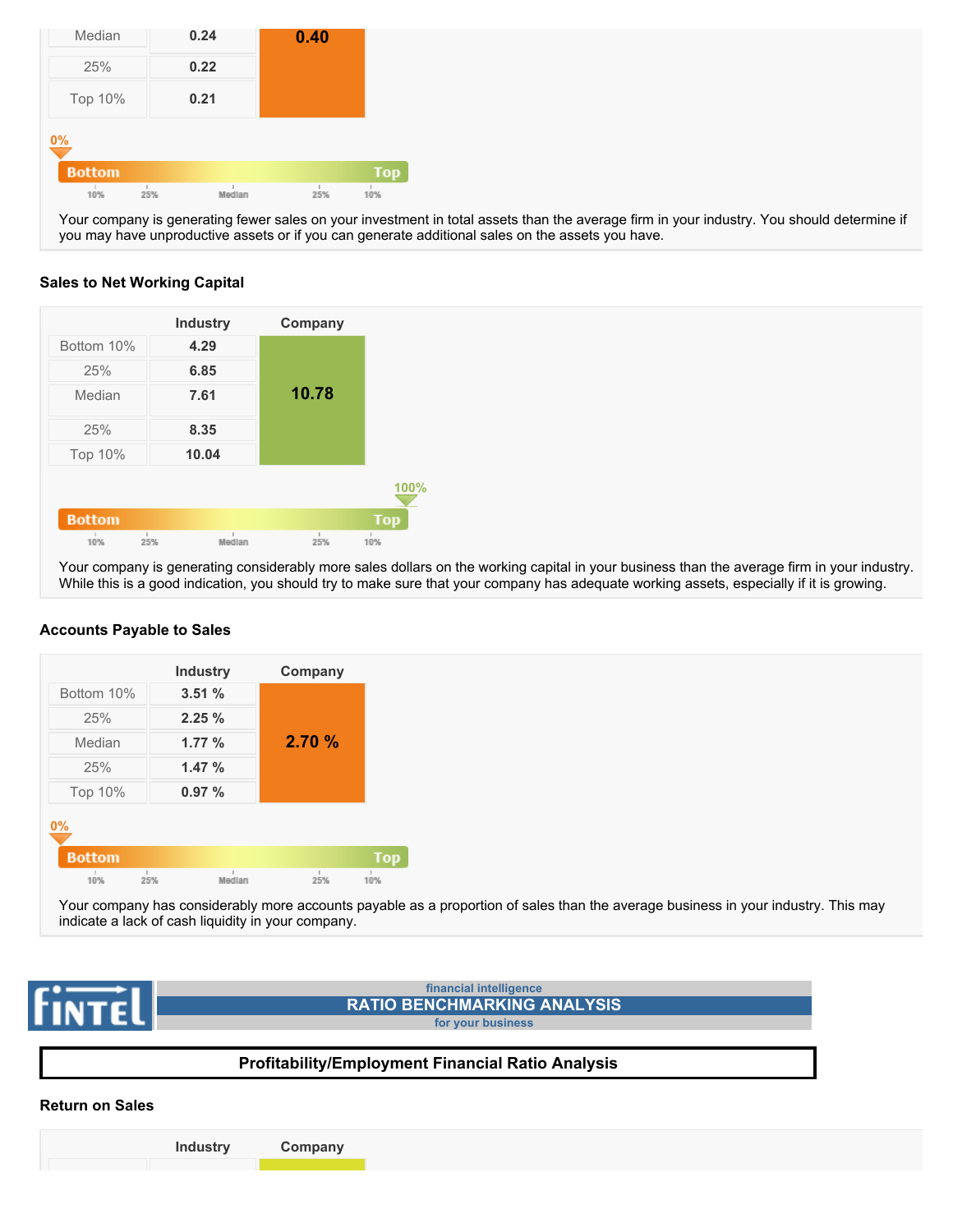| Bottom 10%    | 2.17%  |               |     |
|---------------|--------|---------------|-----|
| 25%           | 3.51%  |               |     |
| Median        | 3.80%  | 3.87%         |     |
| 25%           | 4.17 % |               |     |
| Top 10%       | 6.08%  |               |     |
|               |        | 55%           |     |
| <b>Bottom</b> |        |               | Top |
| 10%           | 25%    | Median<br>25% | 10% |

Your company is earning close to a typical profit on sales compared to the average company in your industry. You should pay particular attention to this ratio as it is a key measure of the operating success of a business.

#### **Return on Assets**

|               |     | <b>Industry</b> | Company |     |
|---------------|-----|-----------------|---------|-----|
| Bottom 10%    |     | 5.77 %          |         |     |
| 25%           |     | 14.13%          |         |     |
| Median        |     | 16.34%          | 9.75%   |     |
| 25%           |     | 17.75 %         |         |     |
| Top 10%       |     | 21.73%          |         |     |
| 17%           |     |                 |         |     |
| <b>Bottom</b> |     |                 |         | Top |
|               | 25% | Median          | 25%     | 10% |

Your company is earning a smaller return on your assets compared to the average company in your industry. You should carefully review your investment in, and use of, assets to determine how this return can be improved.

#### **Return on Net Worth**



Your company is providing its owners with a significantly higher return on their investment compared to the average company in your industry. You should frequently review this ratio as it provides you with a direct measure of the return on owners' investment in the company.

#### **Sales per Employee**

|            | <b>Industry</b> | Company   |
|------------|-----------------|-----------|
| Bottom 10% | \$77,255        |           |
| 25%        | \$83,166        |           |
| Median     | \$98,860        | \$117,470 |
| 25%        | \$148,804       |           |
|            |                 |           |